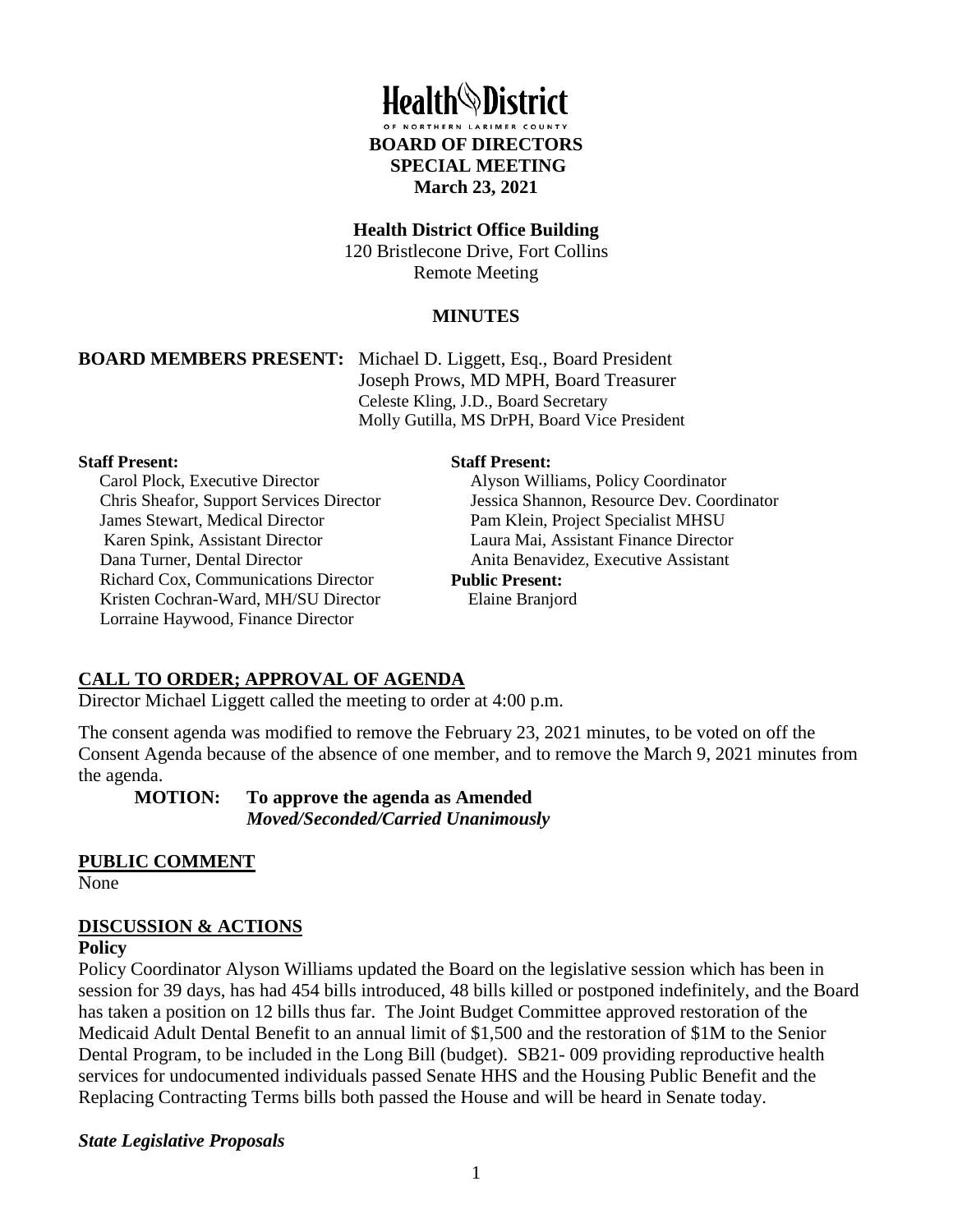#### **HB21-1107: Protections for Public Health Department Workers**

Under current law, it is unlawful to publish the personal information of a law enforcement official, human services worker, and their families, if publishing of the personal information would pose an imminent and serious threat to their safety. This bill extends the protection of personal information on the internet to public health workers, including employees, contractors or employees of contractors of CDPHE or local public health agencies. In addition, a protected person can submit a written request to a state or local government official to remove their personal information from public records that are available on the internet. A violation is a class 1 misdemeanor.

## **MOTION: To support HB21-1107: Protections for Public Health Department Workers**  *Moved/Seconded/Carried Unanimously*

**HB21-1135: Health-Care Cost-Sharing Consumer Protections** The bill would have required operators of health care cost-sharing arrangements (CSAs) to report specified information to the Commissioner of Insurance in the Department of Regulatory Agencies (DORA), provide disclosures to consumers, and respond to requests for payment within a specified time period. **This bill was killed today** on request of the sponsor because it would interfere with ongoing litigation; it is likely to come back next year.

## **SB21-154: 988 Suicide Prevention Lifeline Network**

In 2020, the U.S. Congress passed the "National Suicide Hotline Designation Act of 2020" designating 988 as the 3-digit number for the national suicide prevention lifeline. This bill implements 988 as the 3 digit number for crisis response services in Colorado. Colorado will keep its existing crisis services, only the number will change. Funding is coming from additional fees of up to 50 cents, paid in the consumer's bill.

## **MOTION: To support SB21-154: 988 Suicide Prevention Lifeline Network**   *Moved/Seconded/Carried Unanimously*

# *Federal Policy Issues*

## **COVID Relief (America Rescue Plan Act)**

The ARPA has passed, and it includes: Medicaid provisions include an option to have community based mobile crisis response with increased FMAP, funding that provides an incentive for states who have not yet done the Medicaid expansion; a new option to extend postpartum coverage for 12 months; and increased Medicaid Drug rebates for manufacturers that have imposed excessive price increases.

Related to private insurance, provisions include COBRA premium subsidies, enhanced marketplace premium tax credits, tax relief for individuals who received excess marketplace premium tax credits in 2020, free marketplace insurance for those who received UI in 2021, and \$20M in grants to states to modernize and update marketplace systems, programs, or technology. Under the ARP, average savings under Connect for Health Colorado's plan for those who are in households making 250-300% of FPL could be as much as \$79/month.

With regard to housing, provisions include emergency rental assistance for low-income renters, housing vouchers for those previously unhoused, and a Homeowner Assistance Fund to maintain mortgages, utilities, and taxes. The State will receive \$3.926B in state fiscal relief, local governments will receive \$2.088B, and there is also \$1.211B in relief for K-12 schools. Additional relief will be available in an amount up to \$1,600 per child through the Child Tax Credit (anticipated to lift 57,000 children out of poverty), and up to nearly \$1,000 through the Earned Income Tax Credit for 299,000 childless workers.

**Board Member Appointment to Fill Vacant Seat** – Executive Director Carol Plock reviewed the process in filling the seat vacated by Dr. Faraz Naqvi which included a call for candidates, postings on a variety of media, as well as an invitation to all past candidates and representatives from various diverse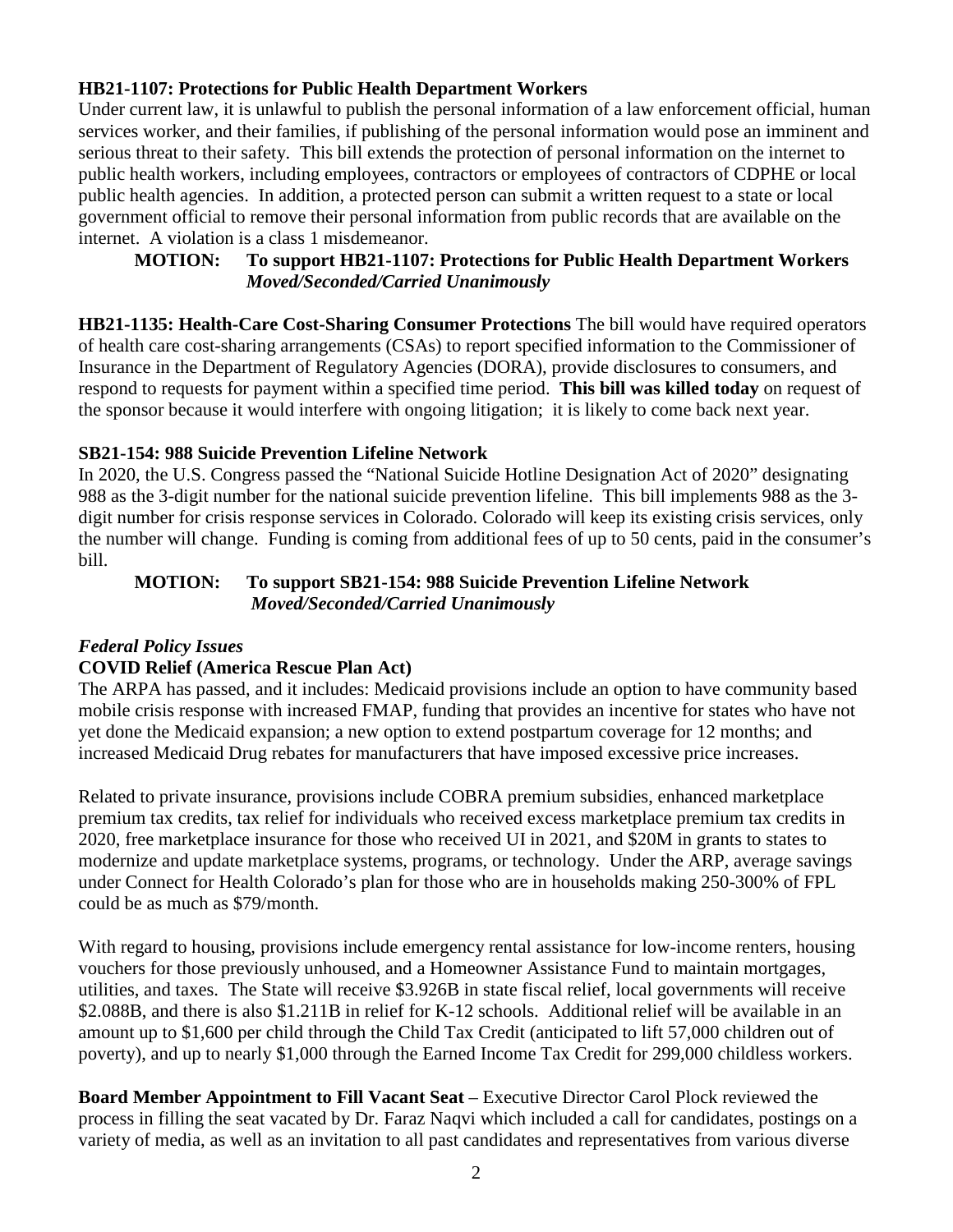groups. There were three candidates: Deborah Archer, Ray Black, and Johanna Ulloa, and all were exceptional. The Board previously made the decision to select a candidate without interviews.

# **MOTION: To appoint Johanna Ulloa to fill the seat being vacated by Dr. Faraz Naqvi, until the next regular election.**

#### *Moved/Seconded/Carried Unanimously*

A board comment was that Johanna Ulloa will be a great addition to the board. She will be sworn in prior to the next board meeting.

# **REPORTS & DISCUSSION**

## **COVID-19**

#### *Current Status*

Dr. James Stewart provided an update on the COVID-19 pandemic, comparing March 10, 2020 to current numbers, highlighting the exponential growth in cases globally. On March 10, 2020, total worldwide cases were 117,723, with 4,258 deaths. By March 23, 2021, there were 123,541,704 worldwide cases, with 2,720,169 deaths, indicating the tragic spread of this deadly virus. US and Colorado trends of 7-day cases and 7-day deaths show some flattening in cases - though still at two times the levels seen last summer before the November steep increase - with the good news of a steady decline in deaths. Larimer County has seen no COVID deaths since March 8. On February 6, the state moved Larimer County to Yellow on its 'levels' dial, with a risk score of medium. Positivity rates remain below 5%, but hospitalizations are seeing a slight tick up.

Vaccinations in Larimer County are continuing to rise, with 1 in 4 having at least one dose. 77% of those aged 70+ are immunized. There remain 200K adults in Larimer County to be vaccinated and at the current rate it would take about 195 days to get everyone at least one dose. We would need to see an increase in vaccinations in order to avoid a potential COVID-19 spike in the fall. A rough estimate of immunity in Larimer County is as much as 45%, taking into account those that have been infected and those receiving the vaccine. The supply of vaccines is increasing: there are seven extremely effective vaccines being used globally. Researchers and experts are monitoring the variants very closely; the vaccines appear to be doing a good job of protecting against them, which is different from what we typically see in flu variants and flu vaccine. Research on treatment also continues, the latest showing that low dose aspirin use early in a patient's hospital stay is associated with a 44% reduction of risk for mechanical ventilation.

Now that we are a year in, as we start to think about recovery, researchers are looking at what COVID-19 has meant for the health and well-being of all. The American Psychological Association surveyed 3K adults and identified some key findings including respondents' report of high proportions of: undesired weight changes (61%), sleeping disturbances (67%), drinking more alcohol (23%), delays or cancellation of health care services (47%). It reported that essential workers are more than twice as likely to have received treatment from a mental health professional (34% compared to 12%) and to have been diagnosed with a mental health disorder (25% compared to 9%). Of those who reported undesired weight gain, the average amount was 29 lbs. There are also concerns about the impact of delays in cancer diagnosis and treatment that are expected to result in an increase in Years of Life Lost (YLL). UNICEF reports that across virtually every key measure of childhood, progress has gone backward since the onset of the pandemic. US Emergency Departments are seeing an increase of visits for Mental Health, Overdose, and Violence Outcomes.

## *COVID and the Health District*

Ms. Plock gave a brief status report on COVID and the Health District. Much of our focus is now on vaccinations; our access appears to have significantly increased, particularly for equity clinics for diverse populations. After starting vaccines on February 11, we were getting vaccine every other week, until this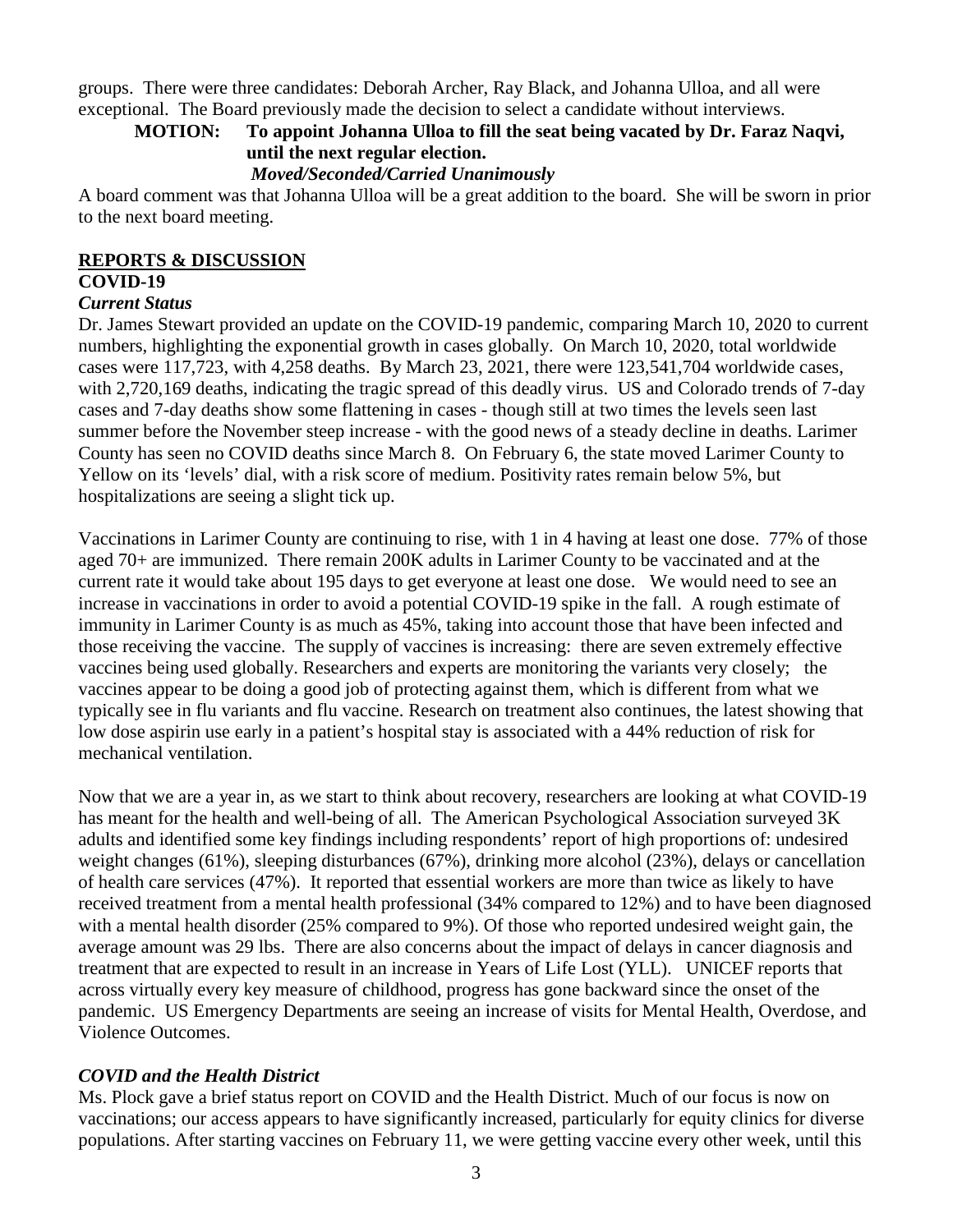week, when we have both second dose clinics for 200, and two equity pop-up clinics. Pop-up clinics are currently scheduled for the Northern Colorado Health Network, the Cultural Enrichment Center, Red Feather Lakes, people experiencing homelessness, Holy Family Church, and more. The Health District continues to develop strong relationships with the state, county, and the community to make these special clinics happen. The March 4 vaccine equity proposal conversation has led to agreements between the Health District and BIPOC representatives for development of messaging. Ms. Plock reminded us that we are still on the upward side of the vaccinations wave, and anticipate at least another two months of being involved in providing vaccinations.

Good news is that the Isolation/Recovery Quarantine (IRQ) facility has not had any residents since the big snowstorm (March 14), and recent tests at one of the shelters reported no positive results. Staff continues to pull together the pieces necessary to apply for FEMA assistance, if needed, including an updated Public Health order. Whether or not we may receive stimulus package funding for reimbursement of these costs is still unclear; although the state would like to give special districts part of the funding, it is not clear how they might be able to do so yet.

Although we have an increasing number of employees who have been or are starting to get vaccinated, the risk is not over in our community and variants are increasing. We will continue to get our staff connected to vaccines, but are not yet planning a full return to the office, though the Connections/CAYAC program has plans to gradually return to the offices starting at the end of May.

## **HealthInfoSource.com – Demo and update**

Staff member Lin Wilder provided a tour of the new HealthInfoSource (HIS) program. The focus of the redesign was around mental health and substance use. HIS will be a key tool for the Health District Connections team, other mental health providers, care coordinators, and community members. The intent is to have the most current provider information available through one resource for easy access. HIS is also available in the mobile world – on tablets and mobile phones. Ms. Wilder took the Board through a demonstration of the system, highlighting some key features including "click of a button" translation into 100+ languages, the ability to search for providers via multiple filters, the ability to create a free user profile so the user can save favorites, in-depth information on services for substance use disorders and addictions. Filtering can be done based on provider specialty, treatment approach, location, whether accepting new patient, insurance accepted, ages served, etc. HIS is starting with a 'soft launch,' and has 140+ provider records today and the team anticipates 4-500 provider records over the long term.

Resources include easy access to information on groups and classes, mental health screenings, links to blogs, articles, and professional announcements. Care Coordinators can manage their notes online and can easily text or email profiles and other resources to clients, as well as search results. Anyone who uses the site can make referrals to other providers including access to care coordinator notes. HIS will be announced in the upcoming *Compass*, and staff is doing tutorials with providers and care coordinators as well as outreach for training. Publicity will include a variety of marketing aproaches. With regard to evaluating the tool, staff will be monitoring Google analytics and the Health District Evaluation team is already looking at what would be appropriate metrics.

## **Executive Director Updates**

In addition to continuing to support community needs by helping people enroll in Medicaid and Marketplace health insurance plans and providing significant amounts of dental care and mental health care, and continuing our COVID work, there are few other items of note: The Technical Advisory Committee for Larimer County's Behavioral Health Services has been working to define new priorities for the next round of LC behavioral health funding. The NE Region Health Care Coalition introduced their newest plan for emergency response and, with some advocacy, mental health will have more inclusion, as will the Health District. The NCLA Health Care Working Group has put together a meeting